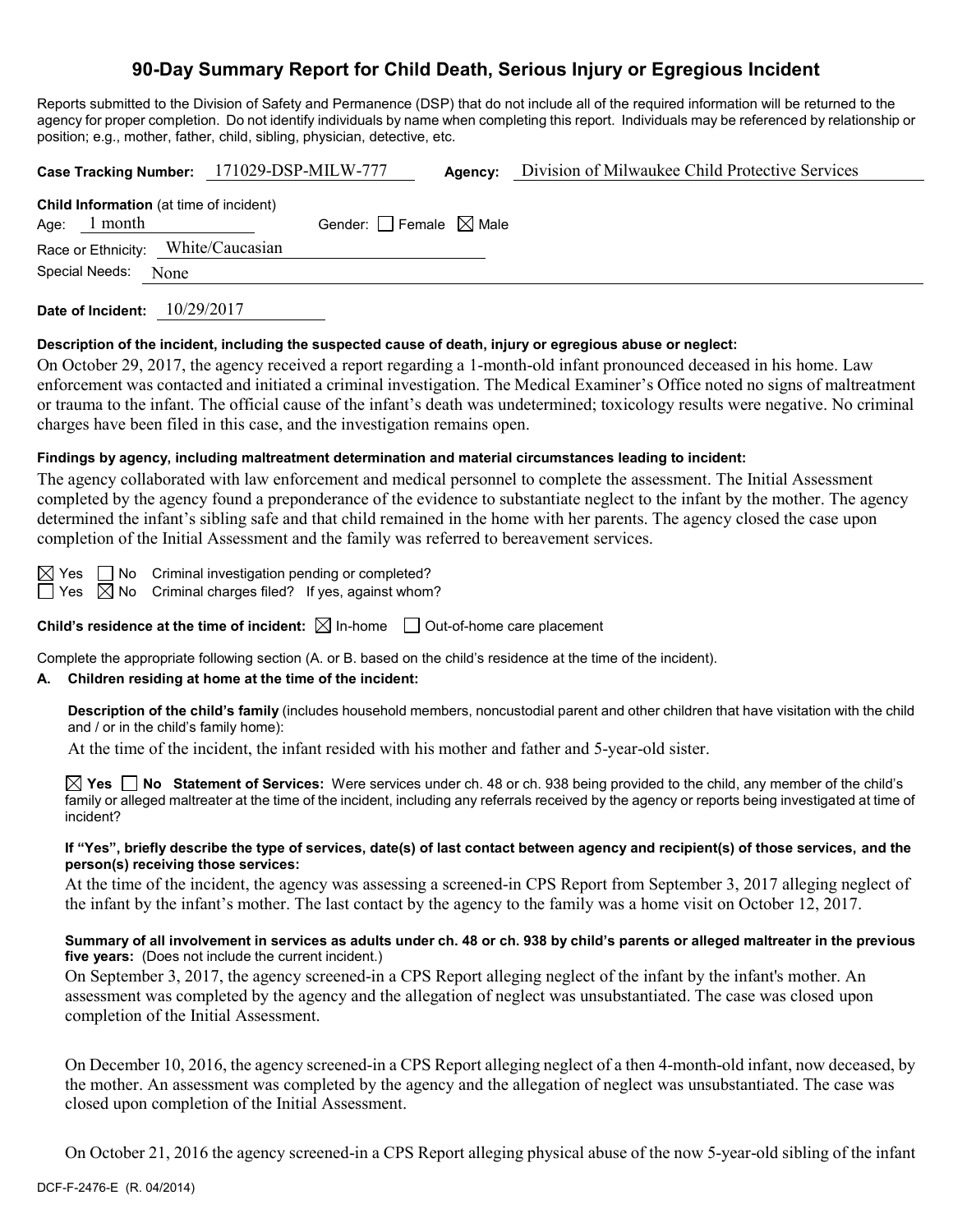by the mother. An assessment was completed by the agency and the allegation of physical abuse was unsubstantiated. The case was closed upon completion of the Initial Assessment.

On August 15, 2016 the agency screened-in a CPS Report alleging neglect of a then newborn infant, now deceased, by the infant's mother. An assessment was completed by the agency and the allegation of neglect was unsubstantiated. The case was closed upon completion of the Initial Assessment.

#### **Summary of actions taken by the agency under ch. 48, including any investigation of a report or referrals to services involving the child, any member of the child's family living in this household and the child's parents and alleged maltreater.** (Does not include the current incident.)

(Note: Screened out reports listed in this section may include only the date of the report, screening decision, and if a referral to services occurred at Access. Reports that do not constitute a reasonable suspicion of maltreatment or a reason to believe that the child is threatened with harm are not required to be screened in for an Initial Assessment, and no further action is required by the agency.)

On September 3, 2017, the agency screened-in a CPS Report alleging neglect of the infant by the infant's mother. An assessment was completed by the agency and the allegation of neglect was unsubstantiated. The case was closed upon completion of the Initial Assessment.

On December 10, 2016, the agency screened-out a CPS Report.

On December 10, 2016, the agency screened-in a CPS Report alleging neglect of a then 4-month-old infant, now deceased, by the mother. An assessment was completed by the agency and the allegation of neglect was unsubstantiated. The case was closed upon completion of the Initial Assessment.

On October 21, 2016 the agency screened-in a CPS Report alleging physical abuse of the now 5-year-old sibling of the infant by the mother. An assessment was completed by the agency and the allegation of physical abuse was unsubstantiated. The case was closed upon completion of the Initial Assessment.

On August 15, 2016 the agency screened-in a CPS Report alleging neglect of a then newborn infant, now deceased, by the infant's mother. An assessment was completed by the agency and the allegation of neglect was unsubstantiated. The case was closed upon completion of the Initial Assessment.

On March 28, 2016 the agency screened-out a CPS Report.

### **Summary of any investigation involving the child, any member of the child's family and alleged maltreater conducted under ch. 48 and any services provided to the child and child's family since the date of the incident:**

The agency collaborated with law enforcement and medical personnel to complete the assessment. The Initial Assessment completed by the agency found a preponderance of the evidence to substantiate neglect to the infant by the mother. The agency determined the infant's sibling safe and that child remained in the home with her parents. The agency closed the case upon completion of the Initial Assessment and the family was referred to bereavement services.

# **B. Children residing in out-of-home care (OHC) placement at time of incident:**

**Description of the OHC placement and basis for decision to place child there:** N/A

# **Description of all other persons residing in the OHC placement home:**

 $N/A$ 

**Licensing history:** Including type of license, duration of license, summary of any violations by licensee or an employee of licensee or other actions that constitute a substantial failure to protect and promote the welfare of the child. N/A

|             | <b>Summary of any actions taken by agency in response to the incident:</b> (Check all that apply.) |   |                                       |  |
|-------------|----------------------------------------------------------------------------------------------------|---|---------------------------------------|--|
| $\boxtimes$ | Screening of Access report                                                                         |   | Attempted or successful reunification |  |
|             | Protective plan implemented                                                                        |   | Referral to services                  |  |
| $\boxtimes$ | Initial assessment conducted                                                                       |   | Transportation assistance             |  |
|             | Safety plan implemented                                                                            | M | Collaboration with law enforcement    |  |